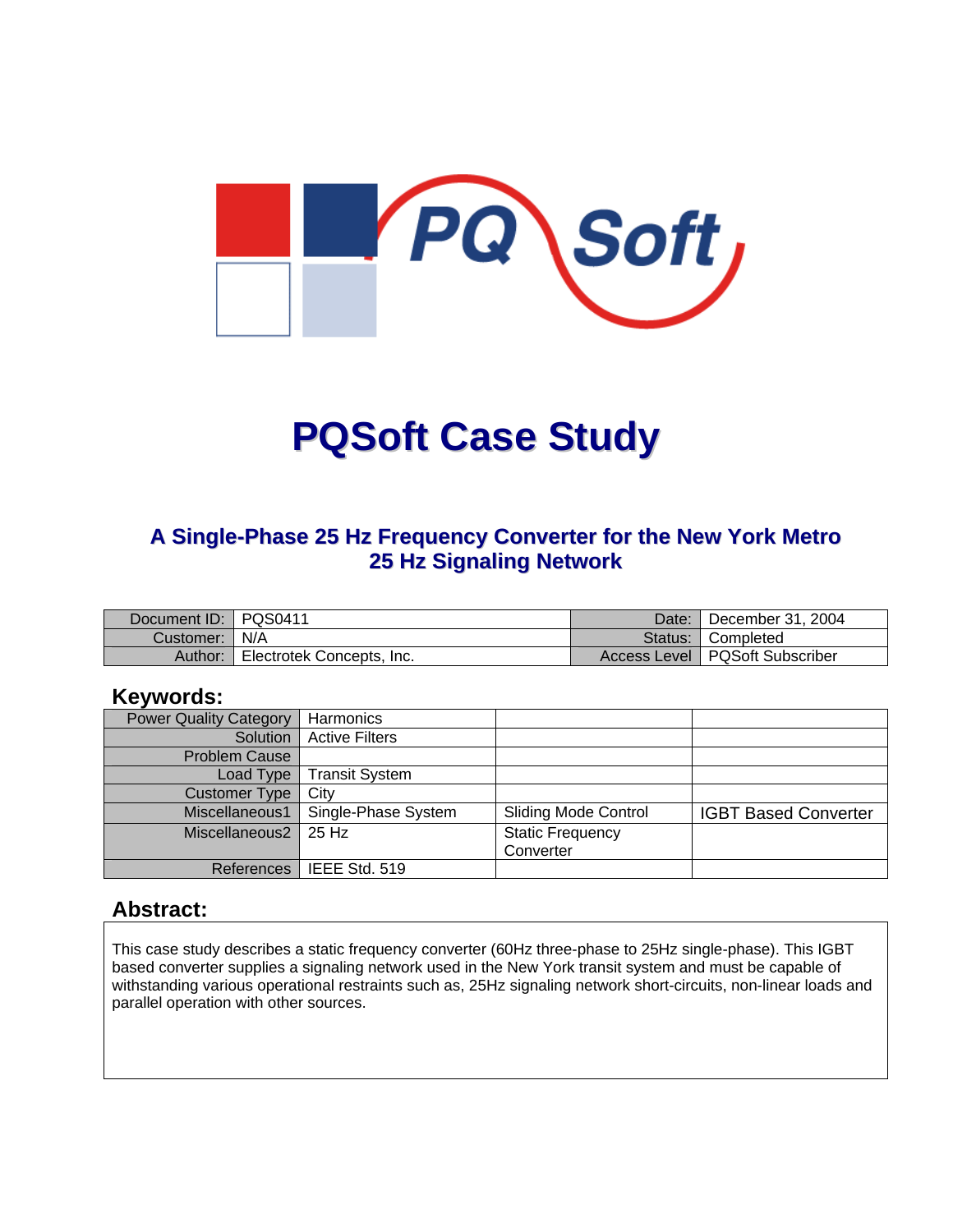# <span id="page-1-0"></span>**TABLE OF CONTENTS**

# **LIST OF FIGURES**

# **RELATED STANDARDS**

IEEE Std. 519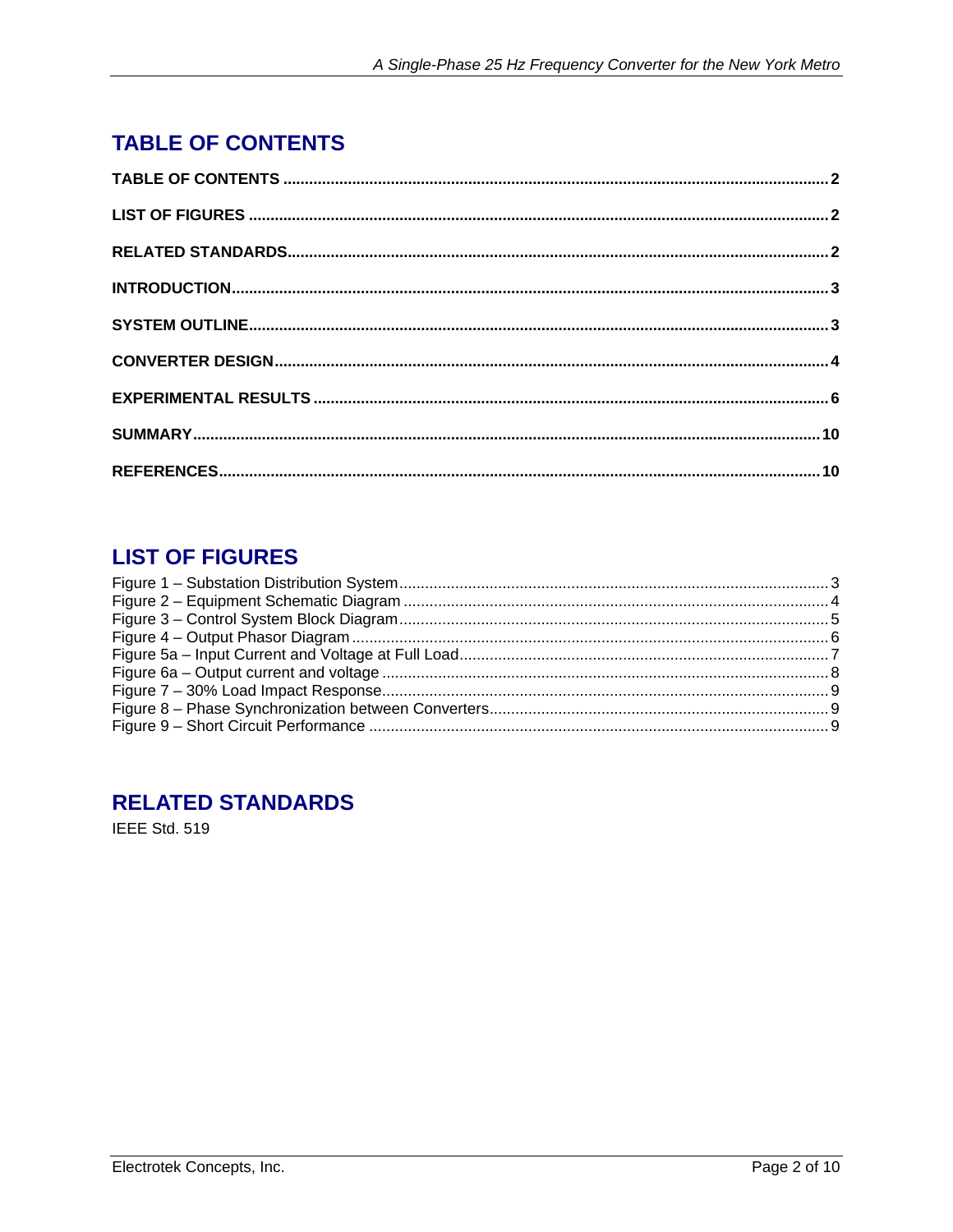## <span id="page-2-0"></span>**INTRODUCTION**

Historically in New York City, the use of single-phase 25Hz networks was relatively common place. The use of such networks is today very limited and the supply authority is faced with a greatly reducing number of customers. In addition, the generators originally installed to supply these networks are reaching the end of their useful lifetime. The few remaining customers for such networks, notably the transit authority, are having to pay inflated tariffs and in some cases penalties to the supplier for the continued use of their network. This has led to the requirement for 3 phase 60Hz to single phase 25Hz static frequency converters.

 Such equipment is often connected to the 60Hz domestic networks of the city and the single phase output may run in cabling ducts over considerable distances (10Km) to power a large variety of signaling equipment. For these reasons the application of strict harmonic limits, as outline in the IEEE Std. 519, are necessary. Many of the single phase loads are non-linear, this coupled with the requirements of IEEE Std. 519 leads to the need to employ active filtering functions to maintain voltage harmonics within their limits. Due to the nature of the single phase distribution system relatively high levels of load can be applied instantaneously. This leads to the requirement for a highly dynamic control system which in addition must ensure that fault current levels are limited during system short circuits to ensure correct protection co-ordination. Finally, parallel operation of system substations must be ensured in all operating conditions including ground fault detection.

# **SYSTEM OUTLINE**

A schematic diagram of a number of substations along with their distribution system is shown in Figure 1.



**Figure 1 – Substation Distribution System** 

For redundancy reasons, two frequency converters are located at each substation. In normal operation, both frequency converters in the same substation are operated in parallel, load sharing to within 5%. Should one of the converters fail, the load is immediately picked up by the other frequency converter without any disturbance to the operation of the signal network. Signal feeders are normally fed from their respective substations. It is possible to parallel substations by closing breakers at both extremities of the feeder. In a similar way, to ensure substation redundancy, any given substation may power multiple feeder lengths thus increasing the substations load considerably in such contingency conditions.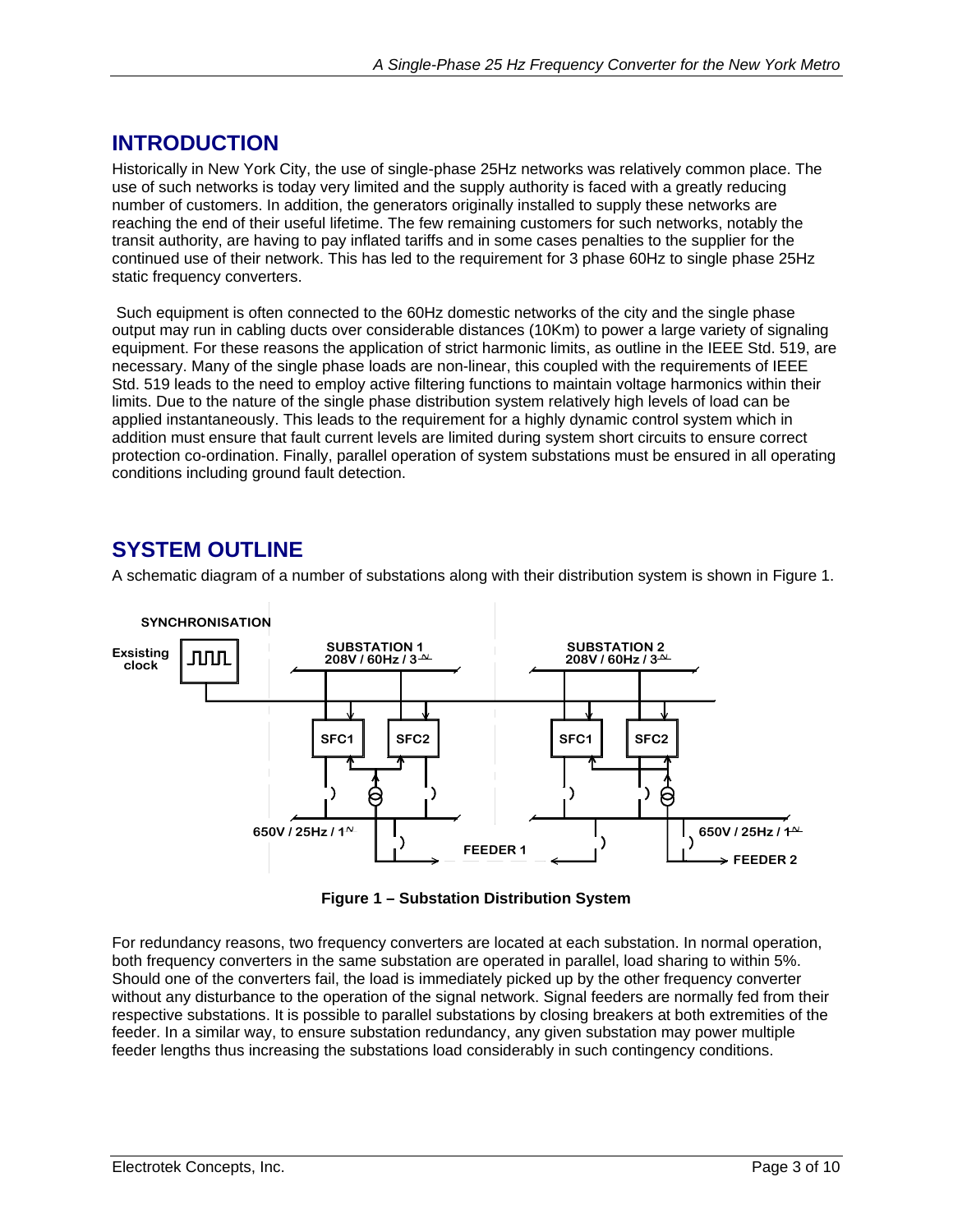<span id="page-3-0"></span>Since substations must operate in parallel, a synchronization system must be employed which works correctly in all operational modes of the system. Due to the long distances between substations and the lack of free cabling between them, it is not possible to distribute an analogue phase reference. Converters are frequency synchronized using an existing fixed frequency clock signal previously used to synchronize PLC type equipment within the metro system. Analogue feeder voltage feedbacks in each substation may be used to phase lock the substations together.

During earth fault finding conditions, personnel will enter the metro tunnels and manually open field switches along the feeder whilst two substations are operating in parallel thus isolating the substations from one another. The analogue feedback within the substation can no longer be used to phase synchronize the equipment. Phase shifting is avoided however, due to the use of the existing fixed frequency clock signal.

## **CONVERTER DESIGN**

The equipment design is shown in the single line diagram of Figure 2.



**Figure 2 – Equipment Schematic Diagram**

From this it can be seen that, to ensure low harmonic levels at the three phase point of connection with the 60Hz supply a classic sinusoidal IGBT based converter is used [1]. To ensure that 50Hz harmonics, resulting from the 25Hz single phase load, are not injected onto the input supply, a tuned 50Hz filter is placed in parallel with the DC link capacitors of the frequency converter.

The output bridge of the equipment is again based on IGBT technology used in an H bridge configuration. To ensure both the filtering of the output switching frequency and to allow for the connection of high levels of non linear load, an undamped output filter is used and damping is ensured by the control system of the frequency converter.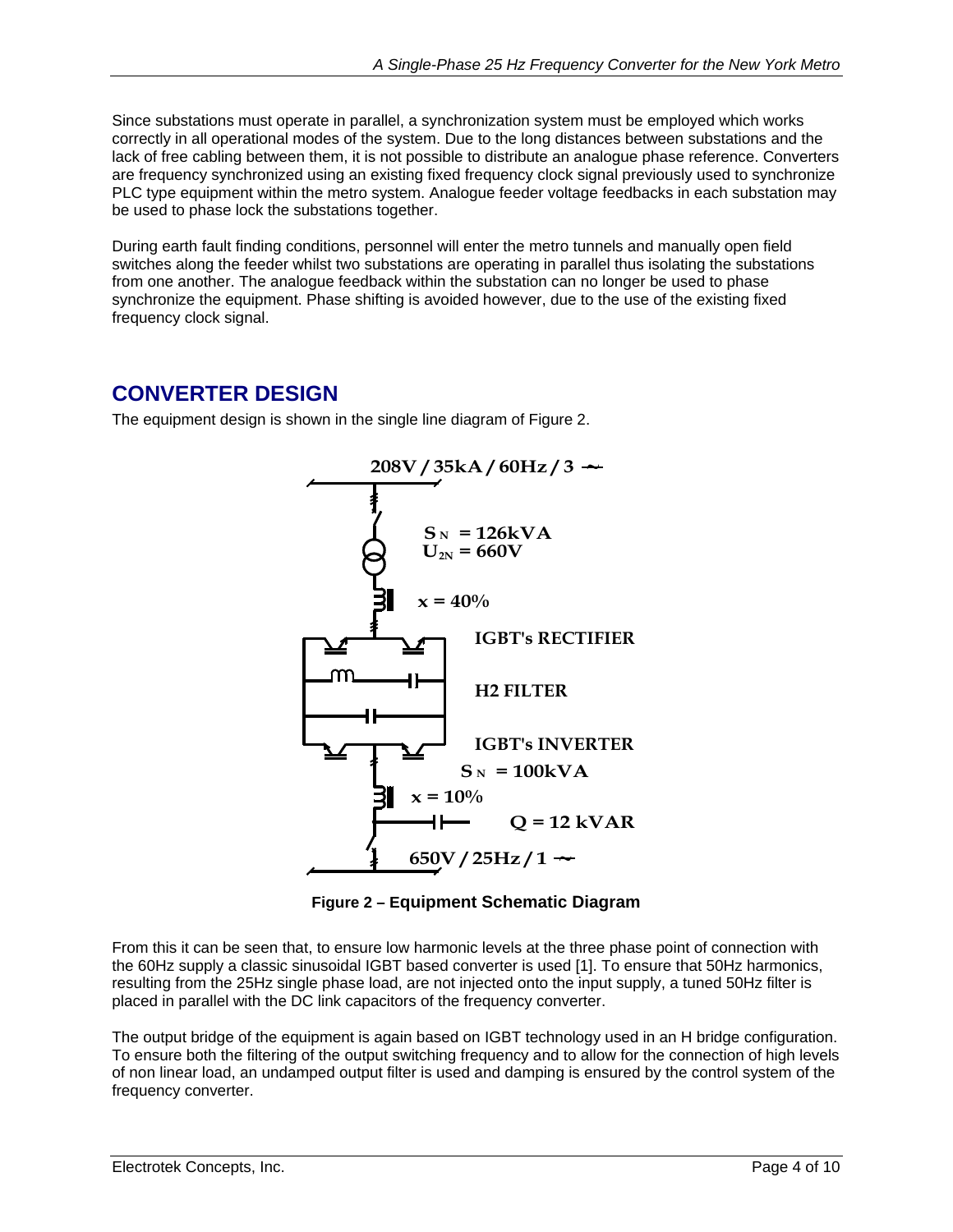<span id="page-4-0"></span>

**Figure 3 – Control System Block Diagram**

Figure 3 shows a block diagram of the control system.

A sliding mode controller is used to ensure the damping of the output filter along with the necessary active filter function to ensure a sinusoidal output voltage in the presence of large nonlinear loads [2]. The control of the output voltage is based on a static a/r reference frame in which the a axis represents the active voltage and r the reactive. This can be presented as shown in Figure 4.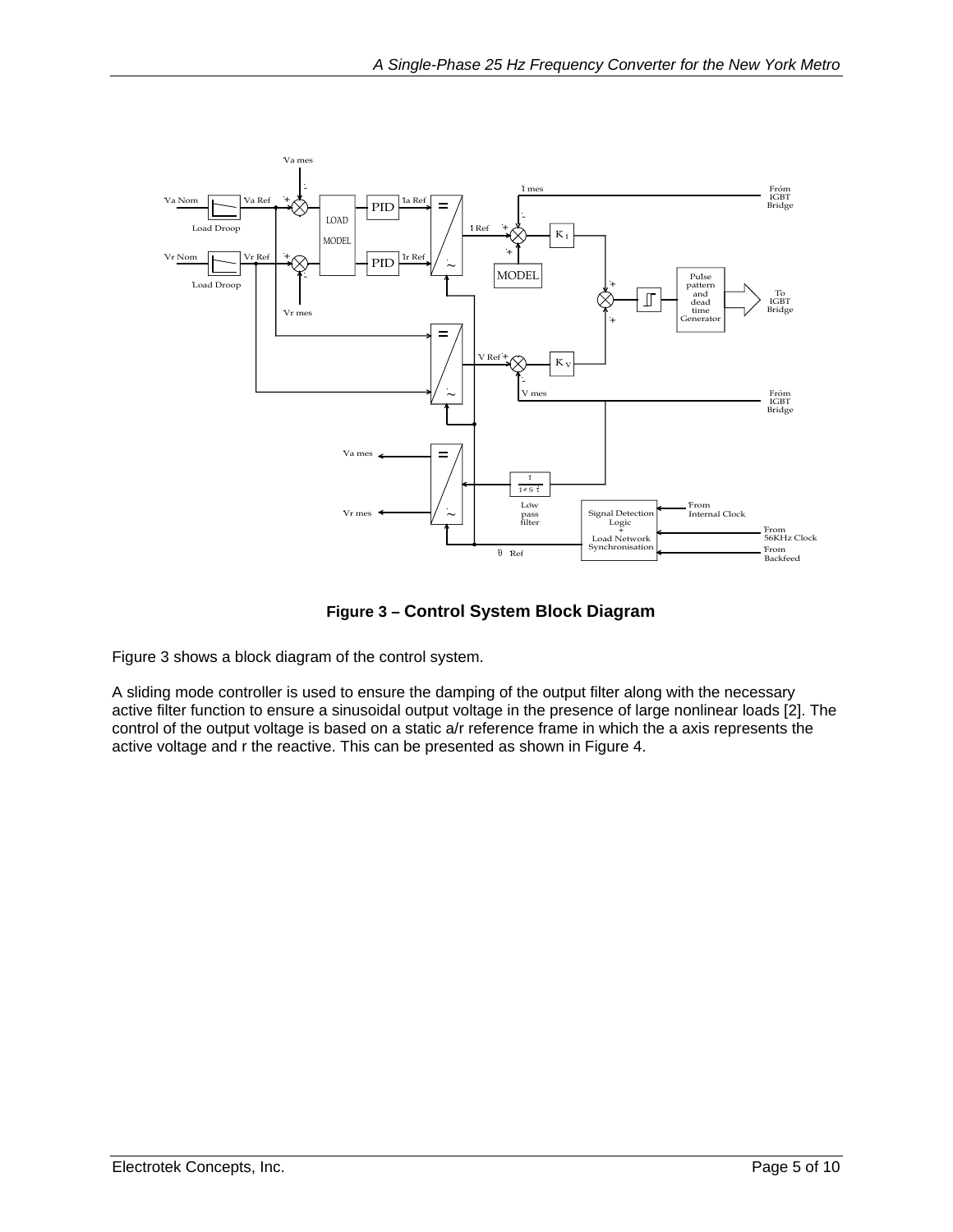<span id="page-5-0"></span>

**Figure 4 – Output Phasor Diagram**

Voltage droop is included to ensure good load sharing. The error between reference and measured values of the a/r voltages are then applied to the PI regulators for the active and reactive currents via a load identification matrix to ensure correct cross coupling of a and r axes for all load conditions. The thus generated references for current and voltage on the a and r axes are then transformed into instantaneous AC references. These references are then compared to their respective measured values. A pass band filter is used to remove all fundamental errors of the output voltage. In this way, the voltage loop controls merely harmonic voltages and it is the current loop which is responsible for regulating the fundamental current. To ensure high dynamics, a load current model is summed with the reference, this uses output voltage and converter output current to derive the instantaneous load current.

#### **EXPERIMENTAL RESULTS**

The equipment previously outlined, was install in the metro system. Based on a modular design for ease of installation, the equipment is spilt into 3 cubicles. One containing the 208V/660V 126kVA transformer and input bridge supply reactor. The second containing the 2 IGBT power modules, DC link filtering, Control electronics and divers auxiliary equipment. The third and final cubicle contains the output filter. The control system is implemented on an Intel 960CA 32 bit 33MHz RISC processor in conjunction with a sliding mode control pcb developed specifically for this application.

Figure 5a shows the input current and voltage when the equipment is operating at full load current. One can also see in Figure 5b the spectral analysis of the current.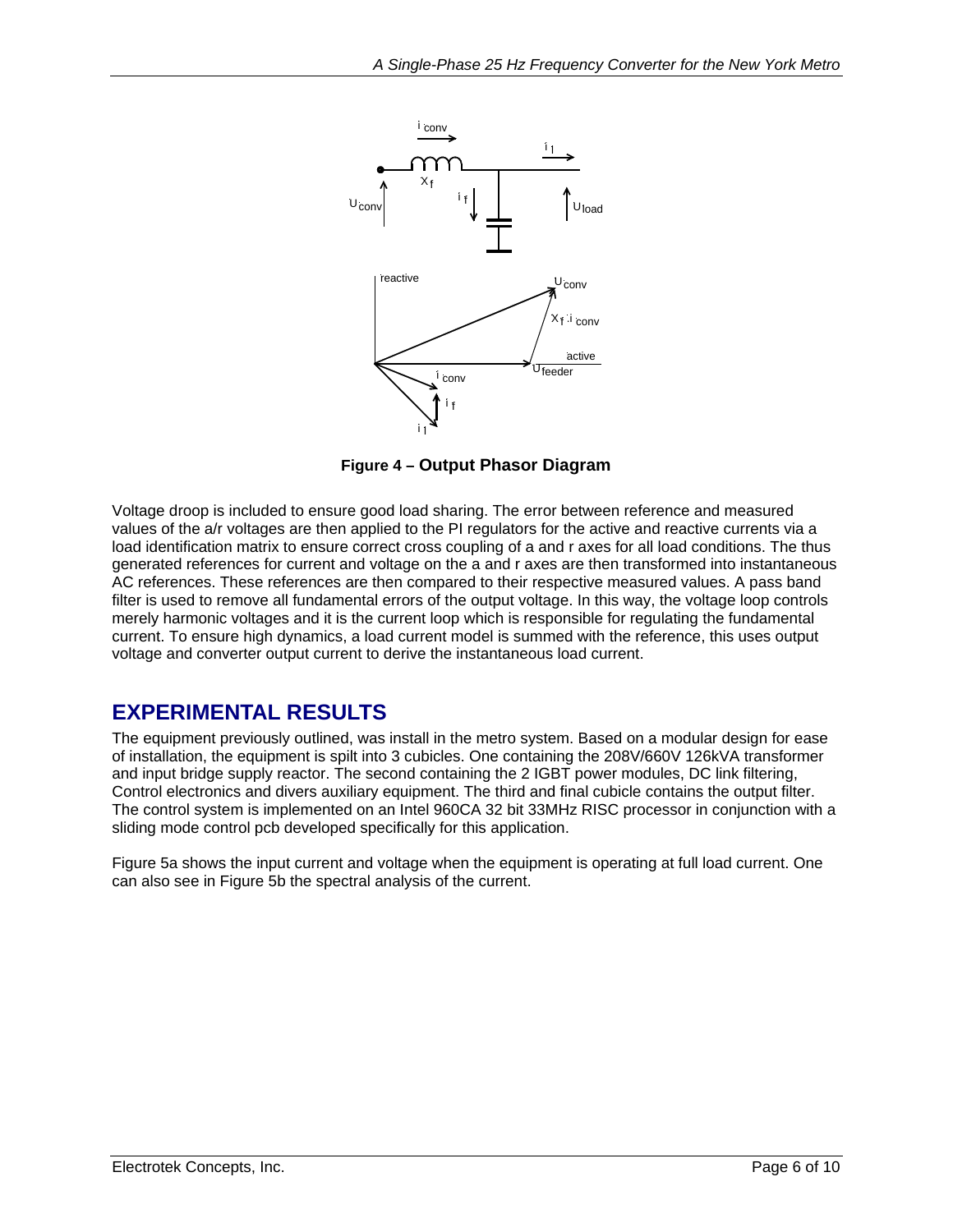<span id="page-6-0"></span>

**Figure 5a – Input Current and Voltage at Full Load** 

| HARM PCT |                   |                 | Fundamental freq: 68.0 Hz |             |               |
|----------|-------------------|-----------------|---------------------------|-------------|---------------|
|          |                   |                 |                           |             |               |
|          |                   | <b>SINE</b>     |                           |             | <b>SINE</b>   |
|          |                   | PHASE           | HARM                      | PCT         | <b>PHASE</b>  |
|          | FUND 193.8% -122' |                 | 2nd -                     |             | $1.9% - 150'$ |
| 3r d     |                   | $2.5%$ $3"$     | 4th -                     |             | $8.6% - 67"$  |
| 5th      | 0.4%              | 19 <sup>°</sup> | 6th                       |             |               |
| 7th      | 8.8%              | 139"            | 8th                       |             | $0.1% -91"$   |
| 9th      | 0.1%              | $-45"$          | 19th                      |             |               |
| 11th     |                   | $9.3% - 108'$   | 12th                      |             |               |
| 13th     | 8.2%              | -51             | 14th                      |             |               |
| 15th     |                   |                 | 16th                      |             |               |
| 17th     |                   |                 | 18th                      |             |               |
| 19th     |                   |                 | 20th                      |             |               |
| 21st     |                   |                 | 22nd                      |             |               |
| 23rd     |                   |                 | 24 th                     |             |               |
| 25th     |                   |                 | <b>26th</b>               |             |               |
| 27th     |                   |                 | 28th                      |             |               |
| 29th     |                   |                 | 38th                      |             |               |
| 31st     |                   | $0.2$ % $-161'$ | 32nd                      |             |               |
| 33rd     |                   |                 | 34th                      |             |               |
| 35th     |                   |                 | 36th                      |             |               |
| 37th     |                   |                 | 38th                      |             |               |
| 39th     |                   |                 | 48th                      |             |               |
| 41st     |                   |                 | 42nd                      |             |               |
| 43rd     |                   |                 | 44th                      | 8.2%        | -42'          |
| 45th     | 0.32 74'          |                 | 46th                      | 9.2%        | 46'           |
| 47th     | $0.3$ % -173'     |                 | 48th                      |             |               |
| 49th     |                   |                 | 50th                      | <b>8.2%</b> | 76'           |
| ODD      | 2.7%              |                 | EVEN                      | 2.8%        |               |

Figure 5b – Input current spectral analysis

One can note from these results the extremely low levels of input harmonics resulting from the use of the Sinusoidal IGBT input rectifier switching at 3khz and with an input reactor of approximately 40%. Figure 6a shows the output current and voltage when the equipment is operating at approximately 20% of full load current. Figure 6b and c shows the spectral analysis of these waveforms.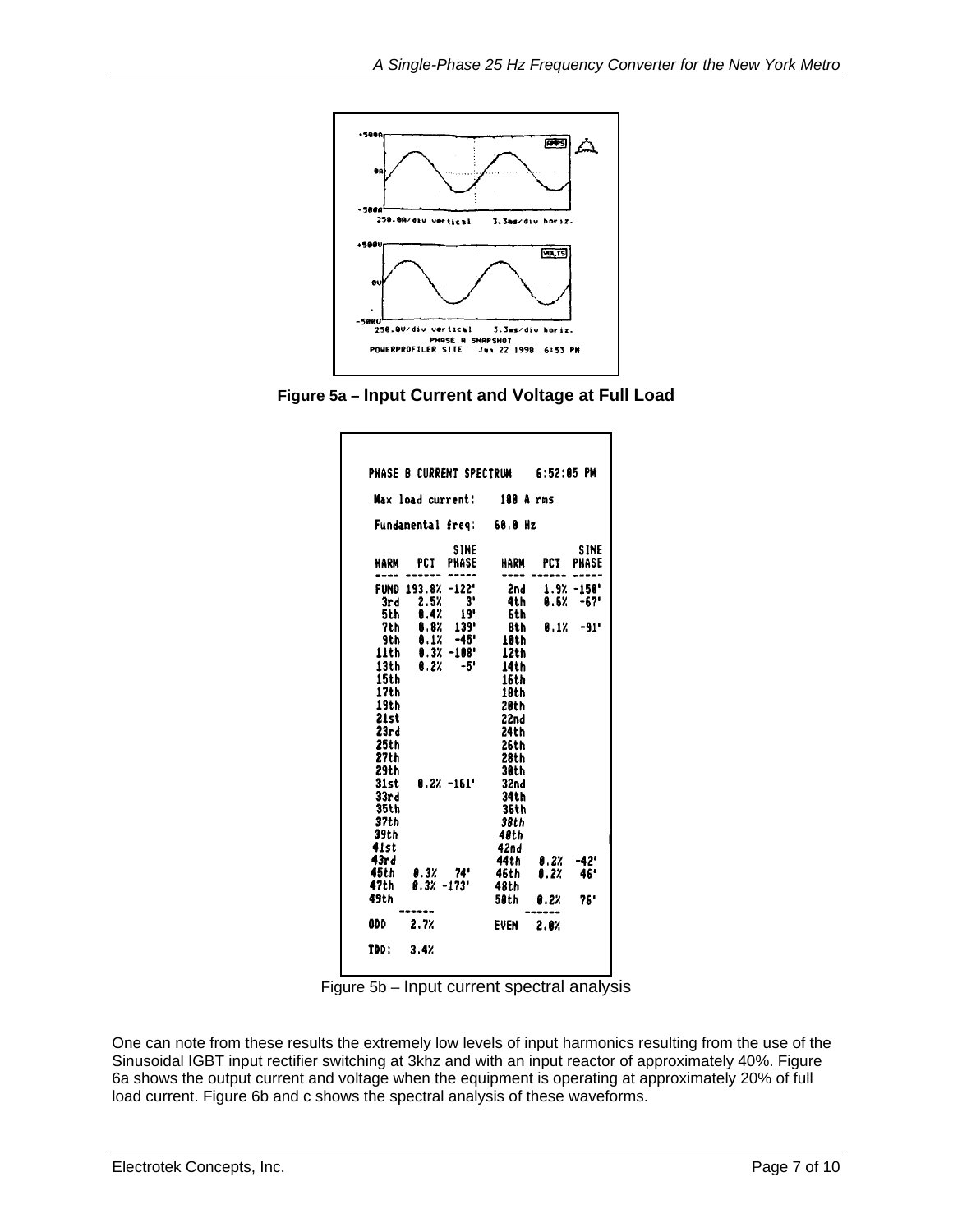<span id="page-7-0"></span>



Г

|                                                                                                                                                                                                          |                                | <b>PHASE A VOLTAGE SPECTRUM</b> |                                                                                                                                                                                                              | 9:39:38 AM   |                             |
|----------------------------------------------------------------------------------------------------------------------------------------------------------------------------------------------------------|--------------------------------|---------------------------------|--------------------------------------------------------------------------------------------------------------------------------------------------------------------------------------------------------------|--------------|-----------------------------|
|                                                                                                                                                                                                          |                                |                                 | Fundamental volts: 631.7 Vrms                                                                                                                                                                                |              |                             |
|                                                                                                                                                                                                          | Fundamental freq:              |                                 | 25.0 Hz                                                                                                                                                                                                      |              |                             |
| HARM                                                                                                                                                                                                     | PCT                            | SINE<br>PHASE                   | HARM                                                                                                                                                                                                         | PCT          | <b>SINE</b><br><b>PHASE</b> |
| FUND<br>3rd<br>5th<br>7th<br>9th<br>11th<br>13th<br>15th<br>17th<br>19th<br>21st<br>23rd<br>25th<br>27th<br>29th<br>31st<br>33r d<br>35th<br>37th<br>39th<br>41st<br>43rd<br>45th<br>47th<br>49th<br>ODD | 100.0%<br>1.07<br>0.37<br>1.12 | θ,<br>89'<br>97'                | 2nd<br>4th<br>6th<br>8th<br>10th<br>12th<br>14th<br>16th<br>18th<br>29th<br>22nd<br>24th<br>26 th<br>28th<br>38th<br>32nd<br>34 t h<br>36th<br>38th<br>40th<br>42nd<br>44 th<br>46th<br>48th<br>50th<br>EVEN | 8.1%<br>0.1% | -25°                        |
| THD :                                                                                                                                                                                                    | 1.17                           |                                 |                                                                                                                                                                                                              |              |                             |

|                                                                                                                                                                                   | PHASE A CURRENT SPECTRUM 9:39:42 AM                                                             |                                                                                                                                                                                                                  |                |      |
|-----------------------------------------------------------------------------------------------------------------------------------------------------------------------------------|-------------------------------------------------------------------------------------------------|------------------------------------------------------------------------------------------------------------------------------------------------------------------------------------------------------------------|----------------|------|
|                                                                                                                                                                                   | Fundamental amps: 32.58 A rms                                                                   |                                                                                                                                                                                                                  |                |      |
|                                                                                                                                                                                   | Fundamental freq: 25.0 Hz                                                                       |                                                                                                                                                                                                                  |                |      |
| HARM PCT                                                                                                                                                                          | <b>PHASE</b>                                                                                    | <b>SINE</b>                                                                                                                                                                                                      | HARM PCT PHASE | SINE |
| 7th -<br>9th -<br>11th -<br>13th<br>15th<br>17th<br>19th<br>21st<br>23rd<br>25th<br>27th<br>29th<br>31st<br>33r d<br>35th<br>37th<br>39th<br>41st<br>43rd<br>45th<br>47th<br>49th | FUND 100.0% -39"<br>3rd 14.5% - 77<br>5th 4,4% –63°<br>$1.8% -53"$<br>$0.7% -57$<br>$0.3% -62"$ | 2nd<br>4th<br>-6th<br>-8th<br>10 <sub>th</sub><br>12th<br>14th<br>16th<br>18th<br>20th<br>22nd<br>24th<br>26 th<br>28th<br>30th<br>32nd<br>34th<br>36th<br>38th<br>40th<br>42nd<br>44 th<br>46th<br>48th<br>50th |                |      |
| 000 15.32                                                                                                                                                                         |                                                                                                 |                                                                                                                                                                                                                  | EVEN 0.1%      |      |
| THD: 15.3%                                                                                                                                                                        |                                                                                                 |                                                                                                                                                                                                                  |                |      |

Figure 6b: Output voltage spectrum Figure 6c: Output current spectrum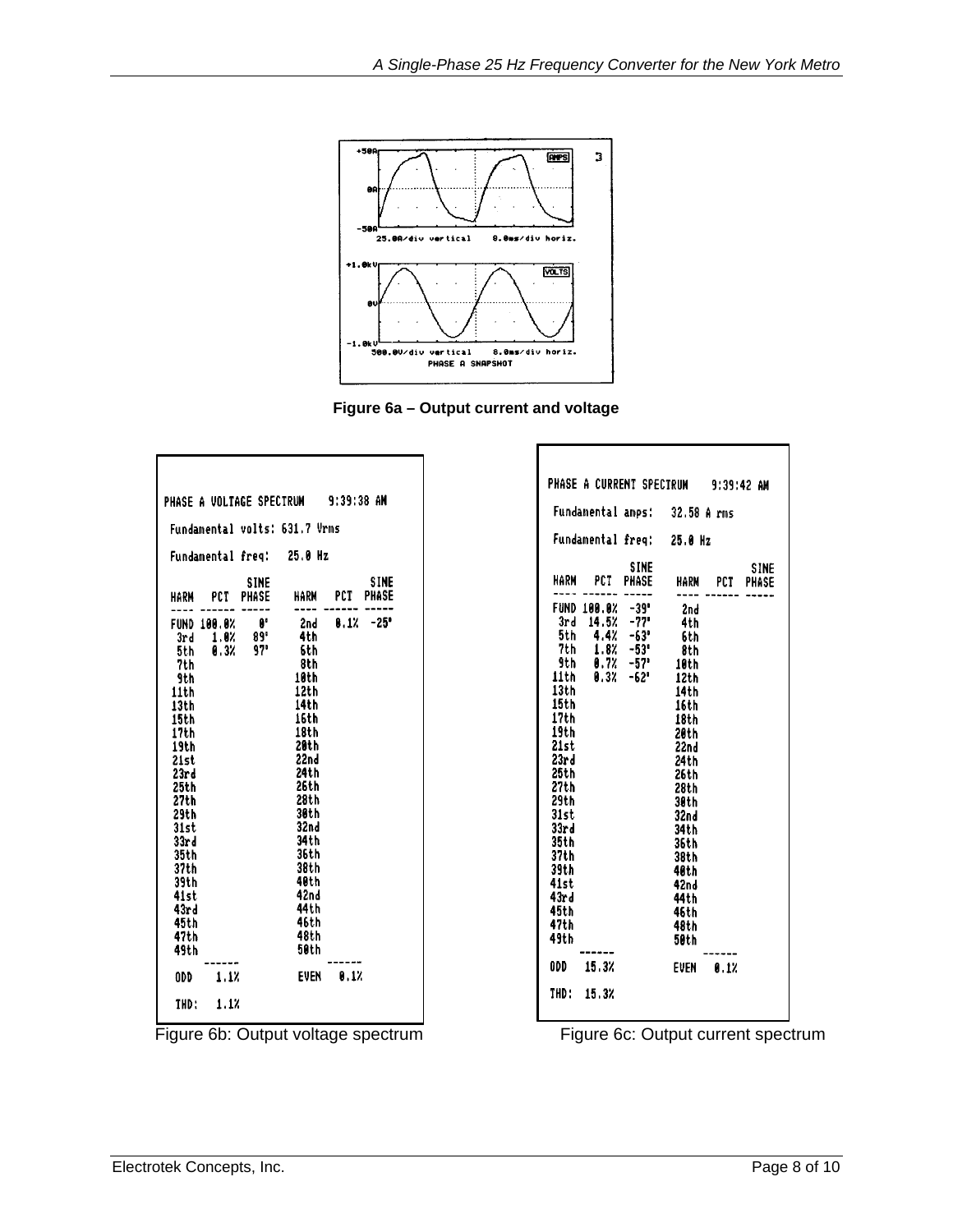<span id="page-8-0"></span>Again note the extremely low levels of voltage harmonic despite the presence of relatively high levels of third harmonic in the output current. This is the result of the use of the sliding mode regulator. In addition to its harmonic performance, Figure 7 shows the output current and voltage at a load impact of 30%.



Finally, in Figure 9, one can see the output voltage and current during a short circuit.

![](_page_8_Figure_4.jpeg)

**Figure 9 – Short Circuit Performance**